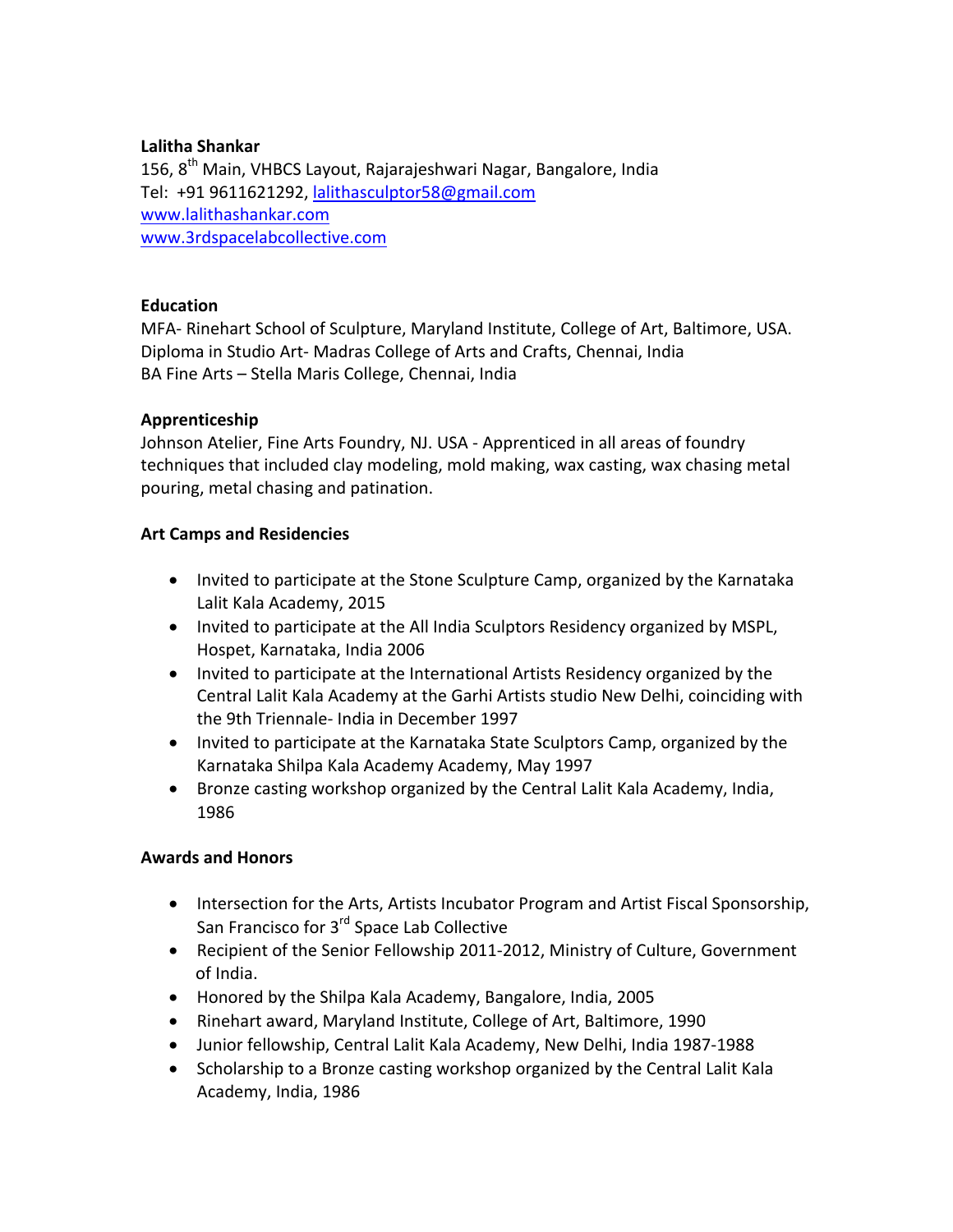• Award, Tamil Nadu State Art Organization Madras, India 1983

#### **Exhibitions**

2012 – ongoing – 3<sup>rd</sup> Space lab Collective, Bangalore/San Francisco  $3<sup>rd</sup>$  Space Lab is a collective of artists from disciplines of digital media, architecture, installation, community arts, performance and design, founded by Lalitha Shankar and Trena Noval. Informed from our individual creative work and experiences, and our collective inquiry, we aim to create trance-boundary practices that broaden collective understanding. As a group of inter-cultural artists, we have explored and created bodies of work through our unique perspectives, revealing new cultural relationships that become the basis of creative innovation. We strive for equitable collaborations that bridge social divides of class, race, ethnicity, culture and professional expertise that manifest into responsive projects and interactions. www.3rdspacelabcollective.com https://socialweavers.wordpress.com/

2019 – Social Weavers Stories, 3<sup>rd</sup> Space Lab Collective: Projection Mapping narrative and performance, Chennai Photo Biennale, Chennai, March 2019

2018 - Public Knowledge Sharing, collective conversation no.2 at the California College of the Arts – Home Making Space For Radical Love and Struggle - 3<sup>rd</sup> Space Lab

**Collective:** Hosted at Oliver Gallery at the California College of the Arts, as part of the Diversity Studies Home exhibition, centered on the concept of *Making Space for Radical* Love and Struggle, April 2018

*2017 – Social Weavers Stories*, **3rd Space Lab Collective**, video mapping projection narrative and performance, Museum of Goa and the Premanand Hall at the Maharaia Sayajirao University of Baroda, November/December 2017.

2017– Public Knowledge Sharing, collective conversation no. 1 at Yerba Buena Center for *the Arts (YBCA),* 3<sup>rd</sup> Space Lab Collective: Hosted by YBCA, the first series of collective conversations centered around the concept of the earth as a commons space that *everyone has the right to acess and enjoy,* September, 2017.

2017 – *City as a Live Creature,* commissioned by Intersection for the Arts, San Francisco. **3<sup>rd</sup> Space Lab Collective,** public work community mapping engagement in the SoMA neighbourhood of San Francisco, May 2017.

2016 – Social Weavers, 3<sup>rd</sup> Space Lab Collective, project launch in Bangalore and Gajendragad. Built a natural dye studio working with the weavers and master dyers of two of the weavers societies, Gajendragad, to create a natural dye system and process studio for the Social Weavers Project, July 2016.

2016 – Social Weavers Stories, 3<sup>rd</sup> Space Lab Collective, video mapping projection narrative and performance, National Gallery of Modern Art, Bangalore, November 2016. 2016 – Seed Mapping – 3<sup>rd</sup> Space Alb Collective, ongoing, a collaborative seedmapping project in Bangalore with Dr. Yellappa Reddy, former Indian Forest Service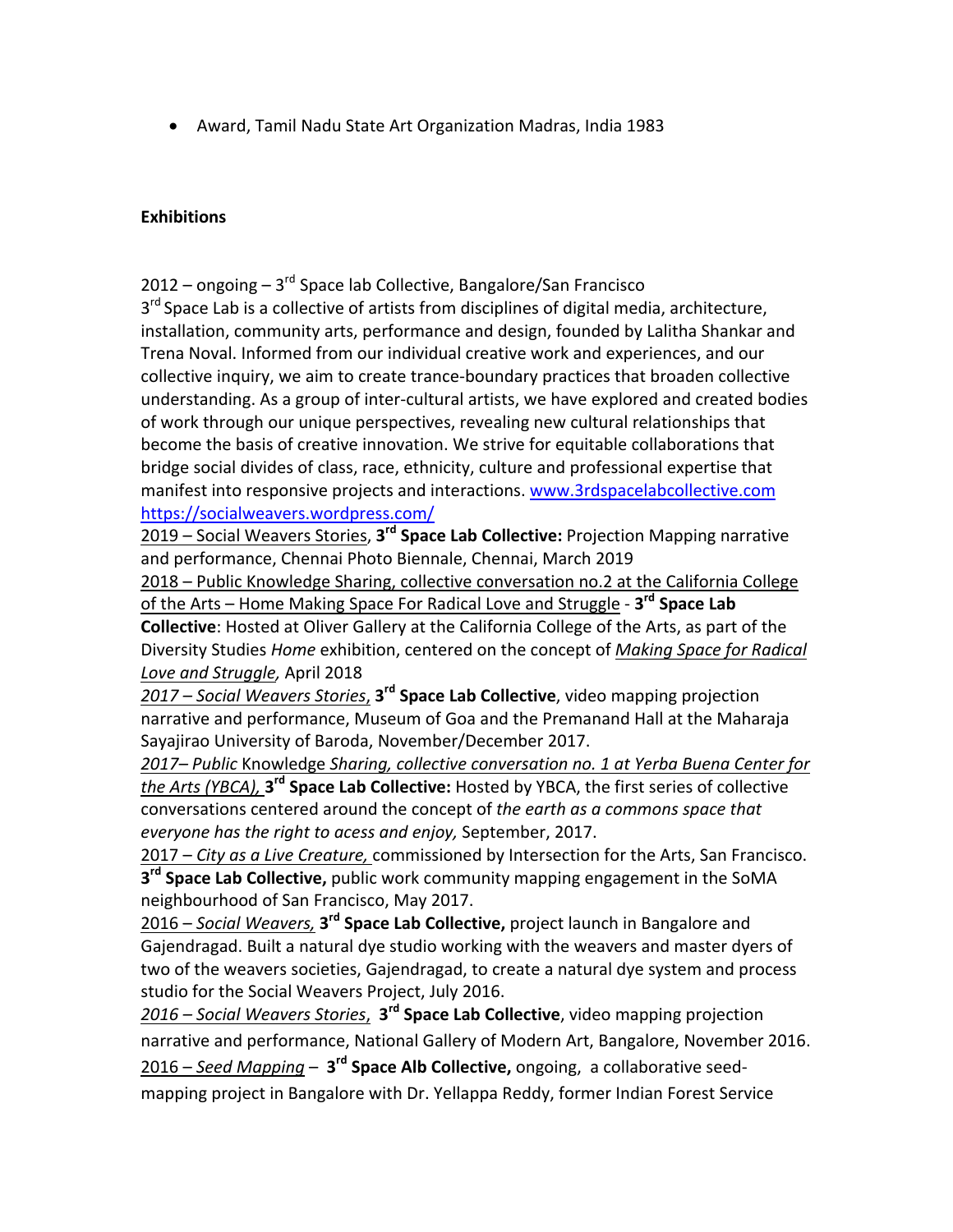Officer and arborists from *Lalbagh* Botanical Gardens in Bangalore with seeds from the iconic Redwood and Banyan trees, July 2016

2016 - Private Collections, Public Museum, curated show, Venkatappa Gallery, Bangalore, India, May 2016

2015 -The 377191 Wall - a group show of 238 artists, Gallery Beyond, Mumbai, May 2014 – *Bay Observatory Gallery,* Exploratorium, San Francisco, CA – 3<sup>rd</sup> Space Lab **Collective**, worked in residence at the Bay Observatory to explore cultural perceptions of the landscape, which culminated in a public presentation, performance, interactive participation of our perceptual experiments, video projection mapping of a short experimental film from our research in the Bay Observatory. August 2014.

2014 – Research Residency, National gallery of Modern Art, Bangalore, **3<sup>rd</sup> Space Lab Collective** curated and led a series of discussion with the regions cultural thinkers, artists and academics around the intersections of culture, environment and building new understandings among these intersections. January 2014.

*2013 -Looking In* – Solo Show at Gallery Sumukha, Bangalore, India, July 2013 2007 - In Search of Consciousness - Solo Show at Gallery Sumukha, Bangalore, India, June 2007 

*2004 - Energies in Space - Solo show at Galerie Bortier, Brussels, Belgium, May 2004* 2002 - *Energies in Space* - Solo show at Gallery Sumukha, Bangalore, India, January 2002 2000 - A Visual Experience - Installation at Gallery Sumukha, Bangalore, India, October 1999 - Solo show, invited by the Stratmon Group, Brugge, Belgium, December, 1999 1996 - Invited to participate at The Rinehart Hundred, The Contemporary Years,

Baltimore, USA June 1996

1996 - One Person Show, Alliance Francaise, Bangalore, India, April 1996

1993 - One Person Show, Johnson Atelier, New Jersey, USA, June 1993

1991 – 'The South of the World - The Other Contemporary Art', Invited to participate at the "The South of the World - The Other Contemporary Art" Marsala, Italy, Organized by the Ente Mostro Nazionale di Pittura, 1991

1990 - Invited to participate at the Asian American Art Centre Annual Exhibition, New York, USA Seplember1990

1990 - Graduate Thesis Exhibition, Maryland Institute, College of Art, Baltimore, USA, March 1990.

1987 - Juried All India Sculpture Exhibition, Organized by the British High Commission, as part of the Henry Moore in India Programme, New Delhi, India, 1987

1987 - Invited to participate at the Exhibition of works by Indian Women Sculptors, organized by the National Gallery of Modern Art, New Delhi, India, 1987

1986- Solo Show, Sakshi Gallery, Chennai, India, 1986

1984 - Contemporary Print Making in India, Juried exhibition, San Diego, USA, (Festival of India in USA), 1984.

1984 - Juried National Exhibition of Art, Central Lalit Kala Academy, New Delhi, India